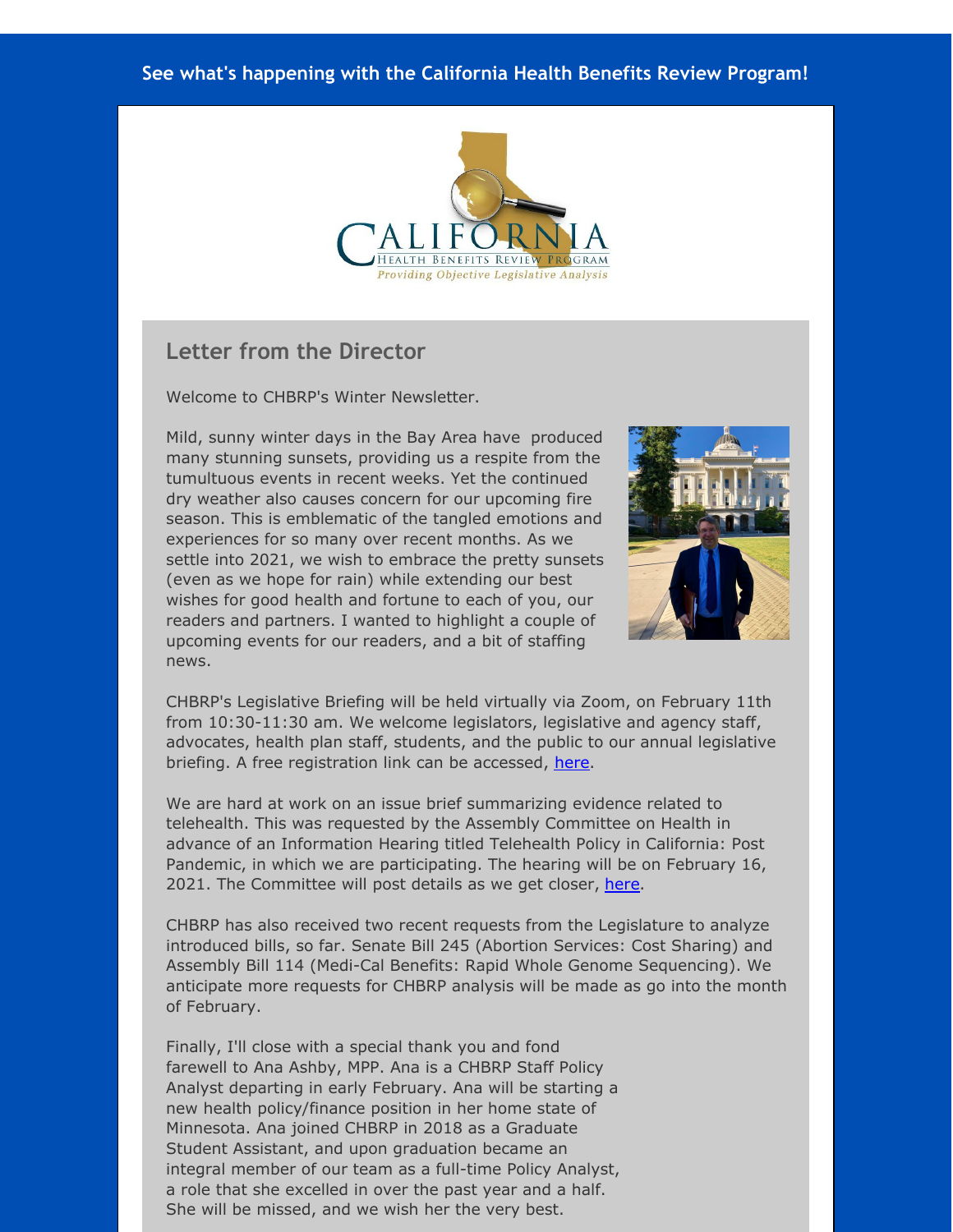Warm regards, Garen



## CHBRP's Annual Legislative Briefing- Now Virtual!

You're invited to CHBRP's annual Legislative Briefing, which will take place **virtually on Thursday, February 11 from 10:30-11:30am.** This is an annual opportunity for legislators, legislative and agency staff, advocates, health plan staff, and the public to learn more about CHBRP. At this year's legislative briefing, we will discuss the analytic approach CHBRP uses and demonstrate how CHBRP serves as a bridge between academia and the policy-making process within the Legislature's fast timeline.

## **[Register](http://r20.rs6.net/tn.jsp?f=001HKzpRsL4spSnN5VLLjts6OrY0vZcdIRzAdcQq2ZUtGaLgqEZw_FkMS7fiqWfssVZmm7UmEcwmr-6BbX9eFy2qtcQaeiSqEZtEt_lg4wPtHUJYoV4qUoTtcyDkCO6RSb0HRCz739FP7TIXyYdzCtoO6gCg_8R7E62-FT2Vr3ej0BShGpYRQlJbiAb-2WDFpy12PARb4gKQJzxLWHeLyxNN-S_HTf8m3qaniKCIACgXZJCTqprKCfAbss6Z-AQ5IAkXXKemfCT7dnRmPZr5KbLGpwcLQ3WsvXnSB1ZVfLjOJXQT0M8HisssmMB66GhlYmBX0lePdQeoDgXq9TA-YNYfgdoA0ElVQPm0c86pf_4Y9bndLfIVTfLDFZ1-eWP35iqkmsTSgCzJwk=&c=&ch=) Now!**

## CHBRP's Analytic Timeline

Each analysis is completed within a 60-day period. The strict timeline ensures that reports are submitted before the Legislature formally considers the bill. The figure below shows an overview of the different analytic and review periods within the 60 day timeline.

# CHBRP's 60-Day or Less Timeline



The analytic teams are composed of a CHBRP staff member, who coordinates the contributions of a subset of the Task Force, researchers, librarians, and members of CHBRP's contracted actuarial firm. The Task Force is drawn from several University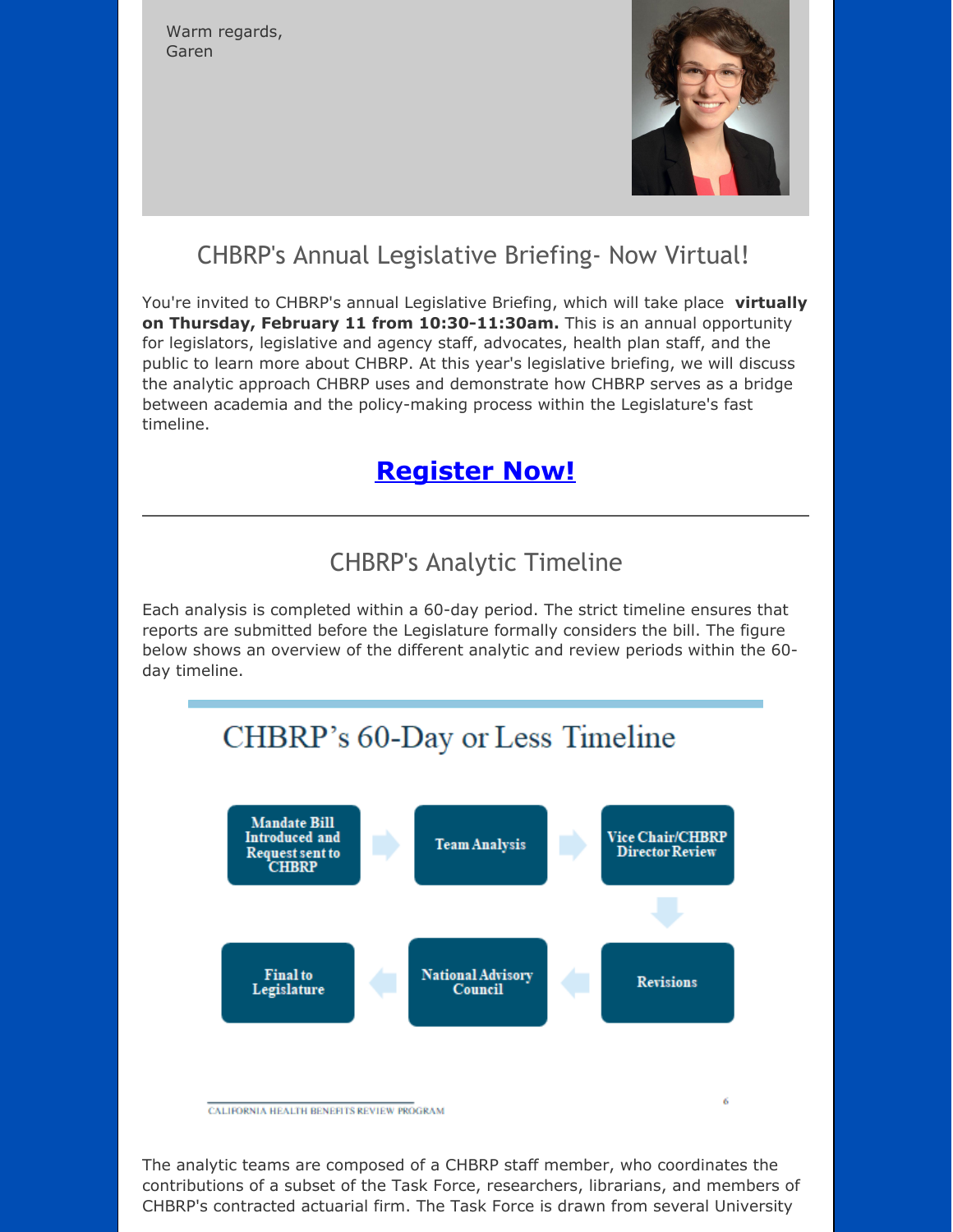of California campuses, a list that includes Berkeley, Davis, Irvine, Los Angeles, San Diego, and San Francisco. These teams of approximately 8-10 members are formed within 2-3 days of the Legislature requesting a CHBRP analysis of a bill. Frequently, team members analyze multiple bills at a time.

CHBRP analyses are reviewed multiple times before the report is delivered to the Legislature. The first review is conducted by the Vice Chairs (UC Faculty members who lead an analytic section, such as Medical Effectiveness, Cost, or Public Health) and CHBRP's director. A peer faculty member (a UC Faculty member who provides guidance throughout the report's 60-day timeline) may also review at this time. The second review is conducted by the content expert (experts in pertinent areas of clinical practice, clinical controversies, and research are retained for each analysis) and a subset of the National Advisory Council (health care and health policy experts from outside of California).

More information about CHBRP's 60-day timeline is included at [www.chbrp.org:](http://r20.rs6.net/tn.jsp?f=001HKzpRsL4spSnN5VLLjts6OrY0vZcdIRzAdcQq2ZUtGaLgqEZw_FkMaI1VBU7L30s010V-jPB25LkvCftaSH08JHPALfpJd-IBgfsBFsCLnGhaYYmLuqfBJGg5UWlaiOJKF0TooxZR0nBvaWqkZV-SPf6Wq5-NtR0QmSVyI-BNYpjI6YtLEQkJuNGranArW9HL54NN-cQDS0LEI9s07J3QcFCt_-aOwGHajSqEO275solPYUgH3yvzPA-eEJo6MDD1ahbpd-m8fhJ5BaPLfzClW4cBrEhUbaoVAhEupnVlIQ1lJmpRRBoLjmOtbU4qa2Z8H-Sol5MUt4=&c=&ch=)

Analysis Methodology (including a sample 60-day timeline) [https://chbrp.org/analysis\\_methodology/index.php](http://r20.rs6.net/tn.jsp?f=001HKzpRsL4spSnN5VLLjts6OrY0vZcdIRzAdcQq2ZUtGaLgqEZw_FkMaI1VBU7L30sd8x0qcysg--DMXV8lTuO0C0Kbk7EGg8QBSTrl4voiAN5YSHlGScjHjVbnABQOgtN_awl-LeznRFnz-msUdW1FPcX6Ub_ifk4G--8qf4CfKXtnLB1KovD5yAoFR8h-grMvD8lIOXfV1qcBr0aS7C0a2AgcZOMasu5Q50fu79Xd-kPQpHv1oJddfRjxmDPFnXiqU87bRi5li1hZvuusw8cCr9Epsmt41zl7PLoKBS0BTPoyH4zhF9ykJgTY7SJoz_hqxT_S3_SX44eXaLxfEVQdQImEAlC5qDqG4i7qDVigCk=&c=&ch=)

#### **2021 Analyses In Progress**

CHBRP has been requested to analyze two bills, as of January 29, 2021:

- Assembly Bill 114 (Maienschein) Medi-Cal benefits: rapid whole genome sequencing
- Senate Bill 245 (Gonzalez) Abortion services: cost sharing

Interested parties who believe they have scientific evidence relevant to CHBRP's analysis of proposed health insurance benefit mandates as described in CHBRP's authorizing statute are encouraged to provide that information to CHBRP's staff within 14 days of CHBRP receiving the request. Instruction for how to submit this information, and key dates and bill language for these requests are available on CHBRP's website: [https://chbrp.org/recent\\_requests/index.php](http://r20.rs6.net/tn.jsp?f=001HKzpRsL4spSnN5VLLjts6OrY0vZcdIRzAdcQq2ZUtGaLgqEZw_FkMaI1VBU7L30s8jowmD1KIBahgNf37FeFDcveVJLtiwzVPQVlwImtS-uUCZYGfOaPBItDWHIfaUgvCC5blwcs8IFKknQcpR5K0vMB2xu8j1MbdWCN4ezXNyH36nKixwMRsrYiO4i6zUHkxMX3bf9k_jpzbqYnuiXTWBbcmKnqrDBpVHW7beHth3UI0I7sdFY0PMsno-HPaUwDwt7hI0FMrzx95c2PAi2h-onE9-IOGMwwJlISxkxG4gaL3rrEje4B5WXgeRMlwqR4Gec8YdDUz36CpPpz_7Rr0P8yjgdx9at8&c=&ch=)

#### **Welcome to CHBRP's Newest Task Force Members!**

**Timothy Brown**, PhD is the Associate Director for Research at the Berkeley Center for Health Technology and is also an Associate Adjunct Professor for Health Economics at the University of California, Berkeley. Dr. Brown joins CHBRP as a **senior cost reviewer**. Dr. Brown's primary research interests include public health systems and services, chronic pain, health insurance design, social capital and health, mental health services, and dental services. He has also co-authored over 60 publications on a large variety of topics.

**Michelle Keller**, PhD, MPH is a health services researcher at the University of California, Los Angeles and Cedars-Sinai Medical Center and is the newest member of **CHBRP's cost team**. Dr. Keller's research has involved improving medication management among older patients, reducing low-value health care, promoting patient-clinician communication, and using informatics to improve patient safety. Dr. Keller teaches courses on cost-effectiveness analysis and the organization of

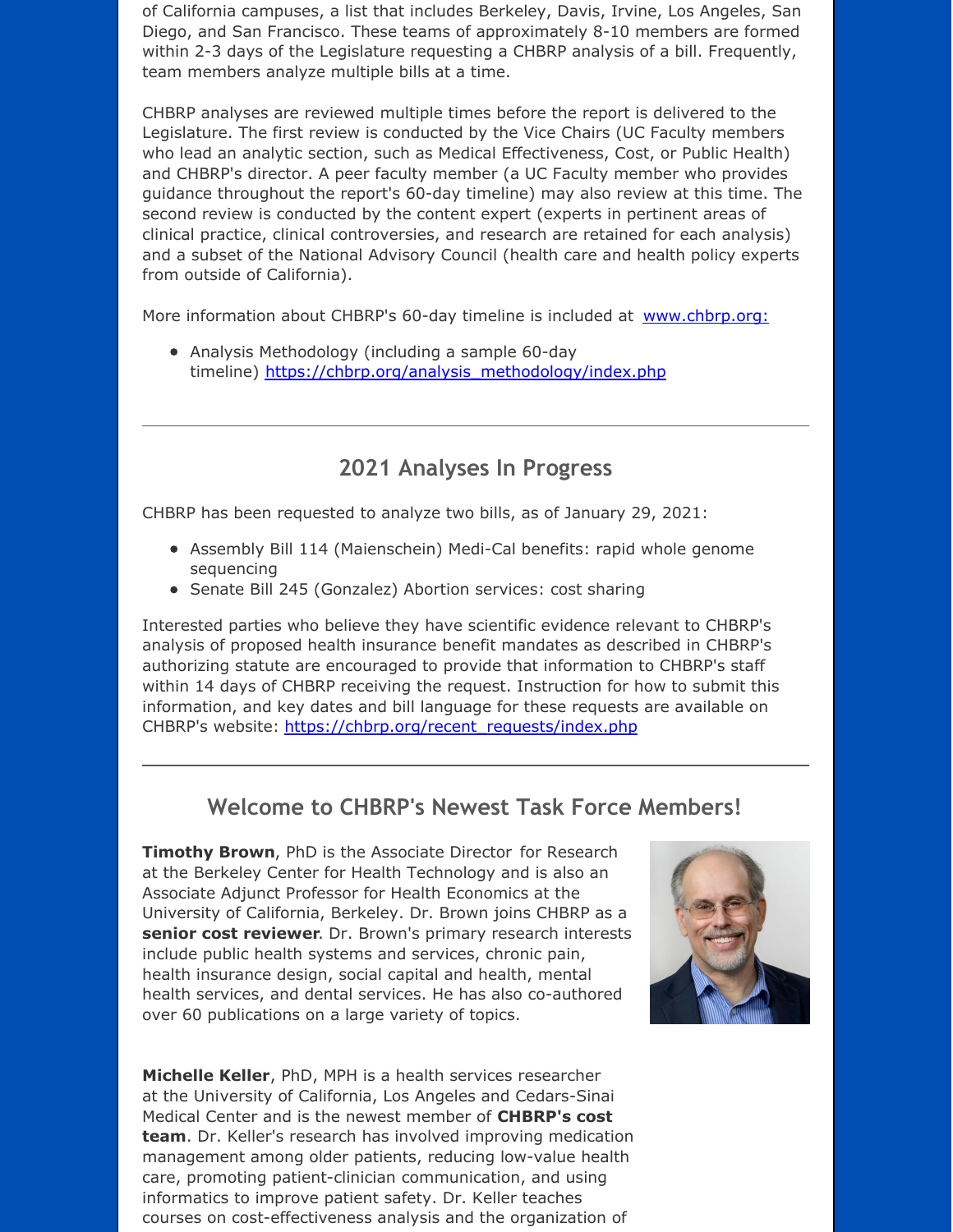healthcare delivery systems at UCLA.

Full biographies of CHBRP's new Task Force Members are



available at [https://chbrp.com/about\\_chbrp/task\\_force/index.php](http://r20.rs6.net/tn.jsp?f=001HKzpRsL4spSnN5VLLjts6OrY0vZcdIRzAdcQq2ZUtGaLgqEZw_FkMZhskAlFVePQ-mcpOtQQHMzgdfK7fyCeLzJFLkfIC_gW087wIi044lwM6b5YC1E5DLERBNWkiPzU2yj7LAHPWwbvFmSfoFq6up9RmYc6D9e8gqLkSO0m4G3Ol8oxSJZcJS3eOT1X59S5SYMvzjXX4JHArsbGtIiPdOJryQEpAP0GsWe704-wbG0GBlGLBxzxpGUYFe9wrXGEOZdKhdJ7B5oJhfkxQAdp2lIVHvN8p92j8XlJ7BOfrEJ2ClsuXW4pP2cy5y_bj8tTI16qCvBUWOnH9I20NEzssjLZMzcyFdHTMzLpq_QiVKs=&c=&ch=). Welcome!

## **Recently Published Resources**

CHBRP has recently published or updated the following [resources](http://r20.rs6.net/tn.jsp?f=001HKzpRsL4spSnN5VLLjts6OrY0vZcdIRzAdcQq2ZUtGaLgqEZw_FkMZhskAlFVePQv7xm_S7R_wv2PItVDJ33i96rEiRNZGfNPTo2roXYkr0Zw1tAt8BM98sJbTK8O4KsP2sL3dopWr51xIAj-Zfnj7MfVAB162CMUOmf27jXI6lChT5qpu6qzbNZpUFUnjWaRlrADQlfyfzoUzNcQMZw78X9CFZ_jGkYl-8slig_Tdc8NaU4n8whYq5eBZFdwYqeuzoNs57Eg71Ow3STB1H54gWPWZx-J-37TM5YEfZq6HH0TyYZc1Rf54Io0PkId9CviE509x-SQ1HHWNtMoywq8Yl_Hqnbnpuqh5Xz1jQFsTxLH7L7cPMsq13MJ85ttm1yWdWcax5yMU0=&c=&ch=):

- **Federal Preventive Services Mandate and California Mandates.**This updated resource identifies potential overlap between the federal benefit mandates requiring health insurance coverage of some preventive services and California state
- **Medical Necessity Determination Process for Covered Benefits**. This resource discusses the medical necessity determination process, which may involve multiple clinicians, for enrollees in health plans and health policies regulated by the Department of Managed Health Care (DMHC) or the California Department of Insurance (CDI).
- **Outpatient Prescription Drug Cost Sharing.** This resource discusses cost sharing laws and limits that are applicable to outpatient prescription drug benefits regulated by DMHC and CDI. A brief discussion of pharmacy benefits, cost sharing, and the laws that are relevant to them follows. Definitions for terms commonly used in discussions of pharmacy benefits are included in the appendix.

Additional resources and issue and policy briefs are available on CHBRP's website: [https://chbrp.com/other\\_publications/index.php](http://r20.rs6.net/tn.jsp?f=001HKzpRsL4spSnN5VLLjts6OrY0vZcdIRzAdcQq2ZUtGaLgqEZw_FkMaI1VBU7L30sp5qkYuBkUI3yP4Oz9q5fNRwgAsF2_A64B_o36Gs8LlvH-846iVsJIgwo1TZsSKatQSo4Jfbho5XVAm2hUv_8UsjiX7Xk7mJdzYZ7V94hoLXT1DE6OBaEcpWEPBv7mQno4lZeivYd7cXLMPkWtbhy8k4V3mO51dPAsxQT4xaimbx8jCNKeT5XE7I7qAohw-X_tC5URcdjB6xmqNv8j__WLO6z5P5f6kIMxioghXKk-my7U0cfZNY7rdnLaW50f0hytO7nJmsy-K7fUYH7fm59J1gn68R0i1UFDnjCGQ-wkD8=&c=&ch=)

## **CHBRP's Talented Contractors**

In order to complete analyses as requested by the Legislature, CHBRP staff rely on assistance from two contractors. An-Chi Tsou and Karen Shore take on the role of CHBRP lead for a few analyses and conduct the policy analysis, guide the team, and serve as the point of contact for external communications. Get to know these valuable team members:



#### **CHBRP Contractor: An-Chi Tsou, PhD**

An-Chi Tsou, PhD, is the founder and Principal Consultant of Tsou Consulting, which was established in 2016. In 2020, she contributed to three of CHRBP's analyses as a writer, and in 2021, will serve as a bill lead.

Dr. Tsou is passionate about contributing to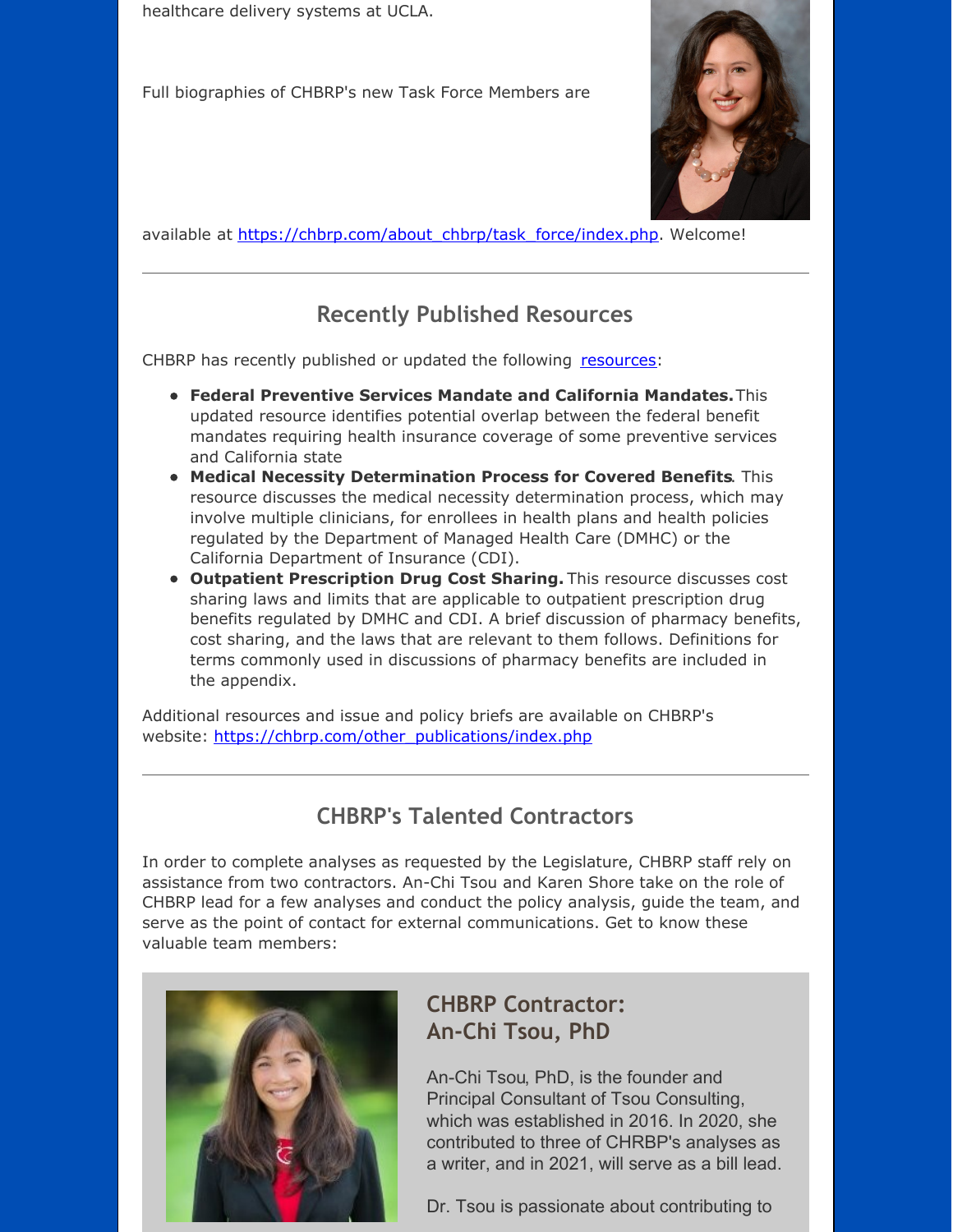informed decision-making on the part of policymakers. She began her consulting business to increase her direct contact with clients, and to help them understand complex regulatory and legislative processes. Through her consulting firm, she works on issues related to behavioral health, increasing access to health care for marginalized communities, and improving social equity through health policy. Prior to opening Tsou Consulting, she served as Senior Policy Advisor to the Bureau of Medical Cannabis Regulation, after serving more than three years in the California State Assembly, first as Legislative Director for Assemblymember Bonta, and then as Senior Consultant for the Assembly Health Committee.

While working at the Assembly, Dr. Tsou became familiar with CHBRP's work, and got to know it as a trustworthy source of neutral and research-based information. With her background in bioengineering, Dr. Tsou is very familiar with the world of research, and is excited at the opportunity to combine this and her legislative experience as a bill lead for CHBRP.

Dr. Tsou sees her work with CHBRP as an opportunity to make an immediate impact on the policymaking process, improving access to health care while avoiding increasing unnecessary costs. She looks forward to her capacity as a bill lead and as a writer, where she'll have the opportunity to tell stories about bills in a language that everyone - from the most experienced health plan clinician to the newest legislative staffer - will find useful and accessible.



#### **CHBRP Contractor: Karen Shore, PhD**

Karen K. Shore, PhD, is the founder of Golden State Health Policy, a consulting firm that advances the use of research evidence to inform policy. Dr. Shore is an independent contractor with CHBRP, where she leads legislative analyses and other special projects on a contractual basis.

Golden State Health Policy conducts research and policy analysis, plans conferences, and provides educational

programming for clients from philanthropic organizations to higher education institutions (including the University of California), state and county agencies, associations, and more. Dr. Shore has worked as a consultant since 2016, and enjoys the opportunity to work across organizations and projects, and with different types of organizations and people.

When it comes to her work with CHBRP, Dr. Shore sees the Analytic Lead role as a choreographer who guides the work of faculty and researchers to contribute meaningfully to reports that stakeholders will find useful. She enjoys the opportunity that CHBRP's work presents to quickly become an expert in a topic, and to contribute high-quality and concise information to legislators to use in their bill deliberations. Having begun graduate work with the University of California in 1991, she also enjoys staying connected to the UC system and several different campuses through CHBRP's analytic work.